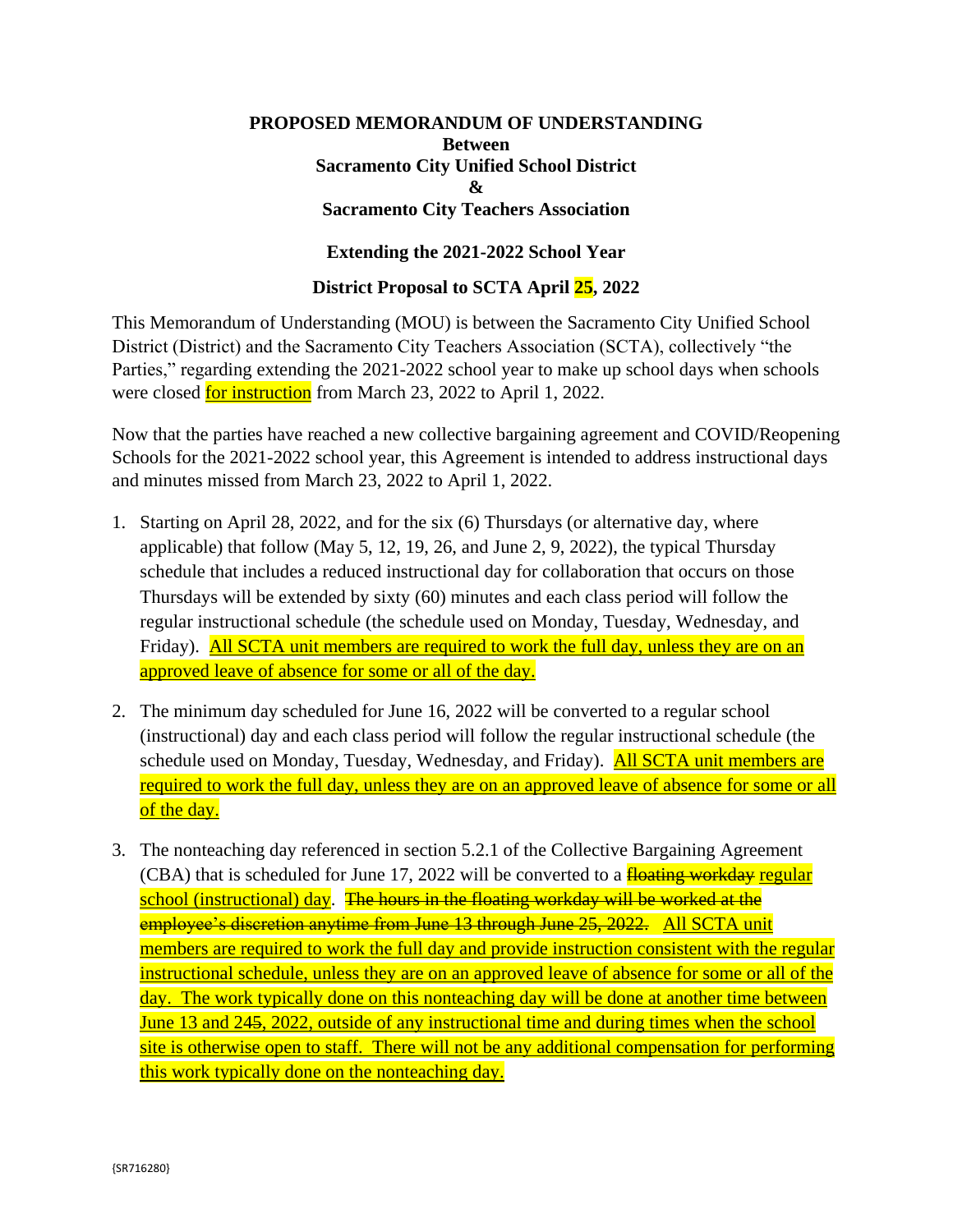- 4. June 17, 2022 will become a regular school (instructional) day (the schedule used on Monday, Tuesday, Wednesday, and Friday). In addition, June 20, 21, 22, 23, and 24, 2022 will also become regular school (instructional) days (the schedule used on Monday, Tuesday, Wednesday, and Friday). and all SCTA unit members are to report to work for each of these days. The last teacher workday for the 2021-2022 school year shall be June 24, 2022.
- 5. For those employees on the salary schedules in Appendix A (#s 1-7), the employee work year **for the 2021-22 year only** will be 180 separate workdays with compensation based on the attached salary schedules. For those employees on the salary schedules in Appendix B (#s 8-9), the employee work year **for the 2021-22 year only** will be 175 separate workdays with compensation based on the attached salary schedule. For those employees on the salary schedule in Appendix C (# 10), the employee work year **for the 2021-22 year only** will be 194 separate workdays for school psychologists and 189 separate days for program specialists and school social workers with compensation based on the attached salary schedule. For those employees on the salary schedule in Appendix D (#11), the employee work year **for the 2021-22 year only** will be 176 separate workdays with compensation based on the attached salary schedule. For those employees on the salary schedule in Appendix E (# 12), the employee work year **for the 2021-22 year only** will be 222 separate workdays with compensation based on the attached salary schedule. For those employees on the salary schedules in Appendix F (#s 13-14), the employee work year **for the 2021-22 year only** will be 188 separate workdays with compensation based on the attached salary schedule. The last teacher workday for the 2021-2022 school year shall be June 24, 2022. The days of the strike, March 23 through April 1, will not be considered work days.
- 5. Employees are required to work each of the days identified in Paragraphs 1, 2, 3, and 4 above, unless they are taking an approved leave of absence pursuant to Article 9.6.1.1 of the CBA, which shall be approved if there is a valid note from a medical provider. Employees are not permitted to take leave for personal importance under section 9.6.2 of the CBA on any of the days referenced in Paragraphs 1, 2, 3, or 4 unless prior approval is granted to the employee for the leave. 9 of the CBA. In addition, any employee who has a pre-scheduled vacation or significant pre-scheduled event not otherwise covered by Article 9 of the CBA will be able to use PN days or days without pay for each of the days identified in Paragraphs 1, 2, 3, and 4. In the case of those educators who are participating in the Sacramento State University STEM Power Summer Institute attendance at the Institute during instructional time set forth above in Paragraph 4 will be considered work time.
- 6. No employee who was absent from work due to the strike from March 23 to April 1, 2022 will receive a pay dock for the days that they were on strike because those days and minutes are being made up as set forth above. Any employee who was absent from work due to the strike from March 23 to April 1, 2022 will receive a pay dock of seven days of the eight days that they were on strike which will be reflected in their May paycheck. Employees will not be docked for one of the eight days to reflect their providing instruction and services during